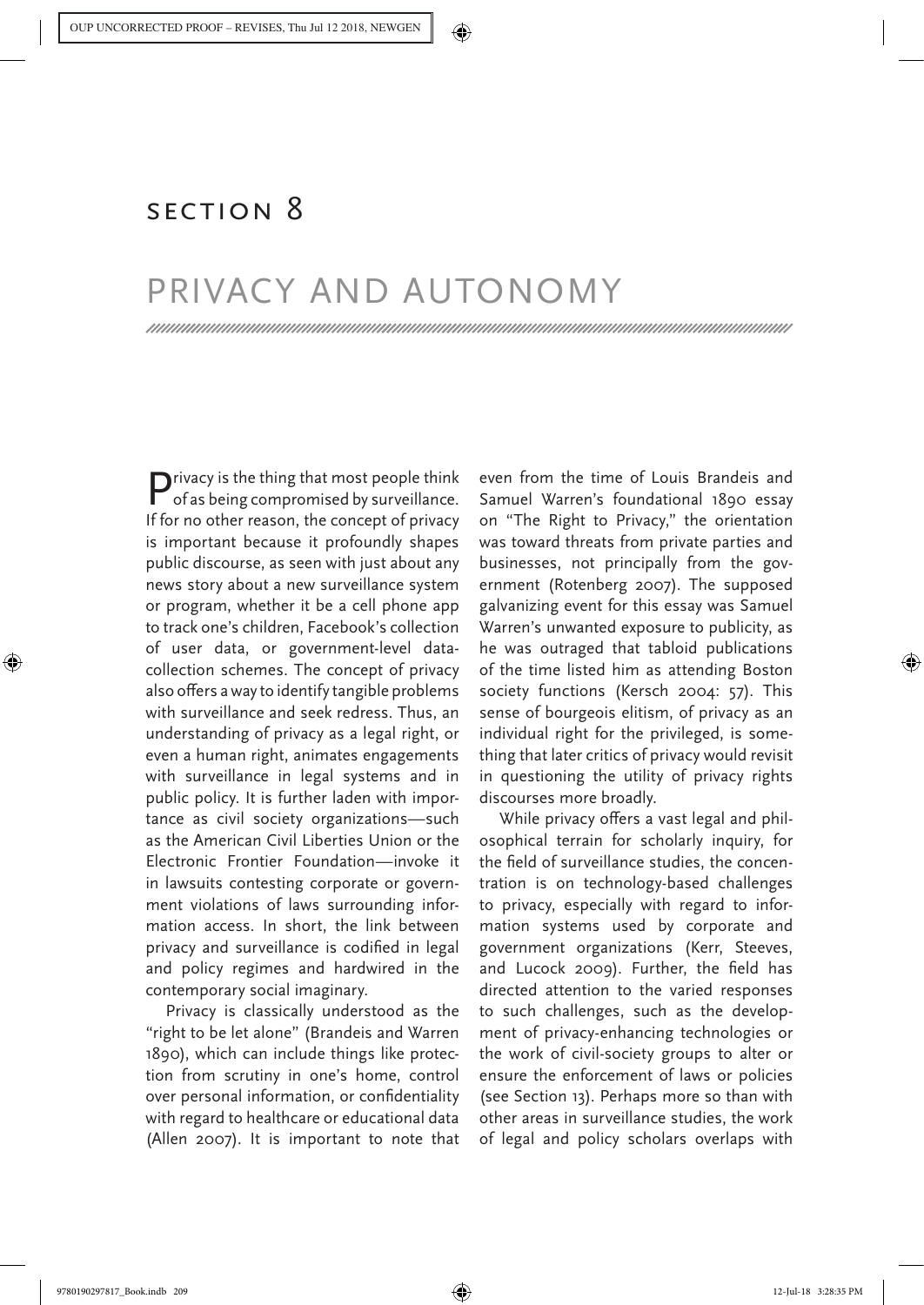and often complements the efforts of civilsociety groups, policymakers, and legal practitioners working to develop (or enforce) privacy laws and policies.

It may seem counterintuitive, especially given the centrality of privacy in public discourses about surveillance, but the field of surveillance studies has an uncomfortable relationship with the privacy concept, sometimes bordering on an aversion. Some of the critiques are that it is a largely individualistic concept that is poorly suited to account for discrimination against groups (Gandy 1993; Murakami Wood et al. 2006), that it is empirically inaccurate in representing the concerns of marginalized populations with issues of domination and survival (Gilliom 2001), and that it is universalizing and therefore unable to effectively grapple with power inequalities or differences (Monahan 2015). Colin Bennett (excerpted in Chapter 45) has suggested that the field's attack on—or dismissal of—the concept of privacy stems from a generational difference, where "younger scholars" simply do not find it as "cool" as other things they might study. A more persuasive explanation would be that different *disciplinary* orientations inflect the interests of scholars, making some areas of study or conceptual approaches more compelling than others. For instance, philosophy, political science, and legal studies each have established track records of engaging with privacy issues. This makes sense given the importance of liberal individualism in the Western philosophical tradition—as well as in political science and legal studies—where concerns with issues of freedom, rights, and constraint are paramount. Thus, it is no accident that the pieces excerpted in this section, even the one that is challenging the privacy paradigm, are authored or coauthored by scholars trained in the disciplines of philosophy, political science, or legal studies.

The excerpts in this section each reveal a sensitive awareness of the limitations of the privacy concept. They represent the internal tension in the field about whether privacy is the best approach to studying surveillance, but they also productively add complexity to the notion of privacy, seeing it as a dynamic social norm that is transformed through technological and institutional change. By shifting focus away from an exclusively individual-based privacy frame, and toward a broader understanding of privacy as a "social good," the majority of the pieces excerpted here seek to recuperate privacy as a vital area of investigation, theorization, and advocacy.

The excerpt by Priscilla Regan explains that in the policy realm, when privacy is conceived of solely as an individual interest, then any other interests, especially organizational ones, are uncritically interpreted as social goods, which all but ensures the erosion of privacy rights over time. Jean-François Blanchette and Deborah Johnson pick up this thread and add that the right to be forgotten, through systematically planned data expulsion policies by institutions, will also yield valuable social benefits. Helen Nissenbaum develops a framework of privacy as "contextual integrity" to sidestep increasingly murky distinctions between "public" and "private" and instead to advocate for adherence to social norms about the expected purposes of data generated in specific contexts—in other words, data collection and exchange are not necessarily problematic as long as one maintains the integrity of the consensual context of data origination.

Julie Cohen takes a somewhat different tack, investigating the relationship between the ongoing project of personal identity construction and the less pliable identity patterns imposed by information systems; for her, "conditions for human flourishing" can emerge from the boundary management one does between these poles, so the ethical imperative is to keep those conditions for negotiation open. Based on his research